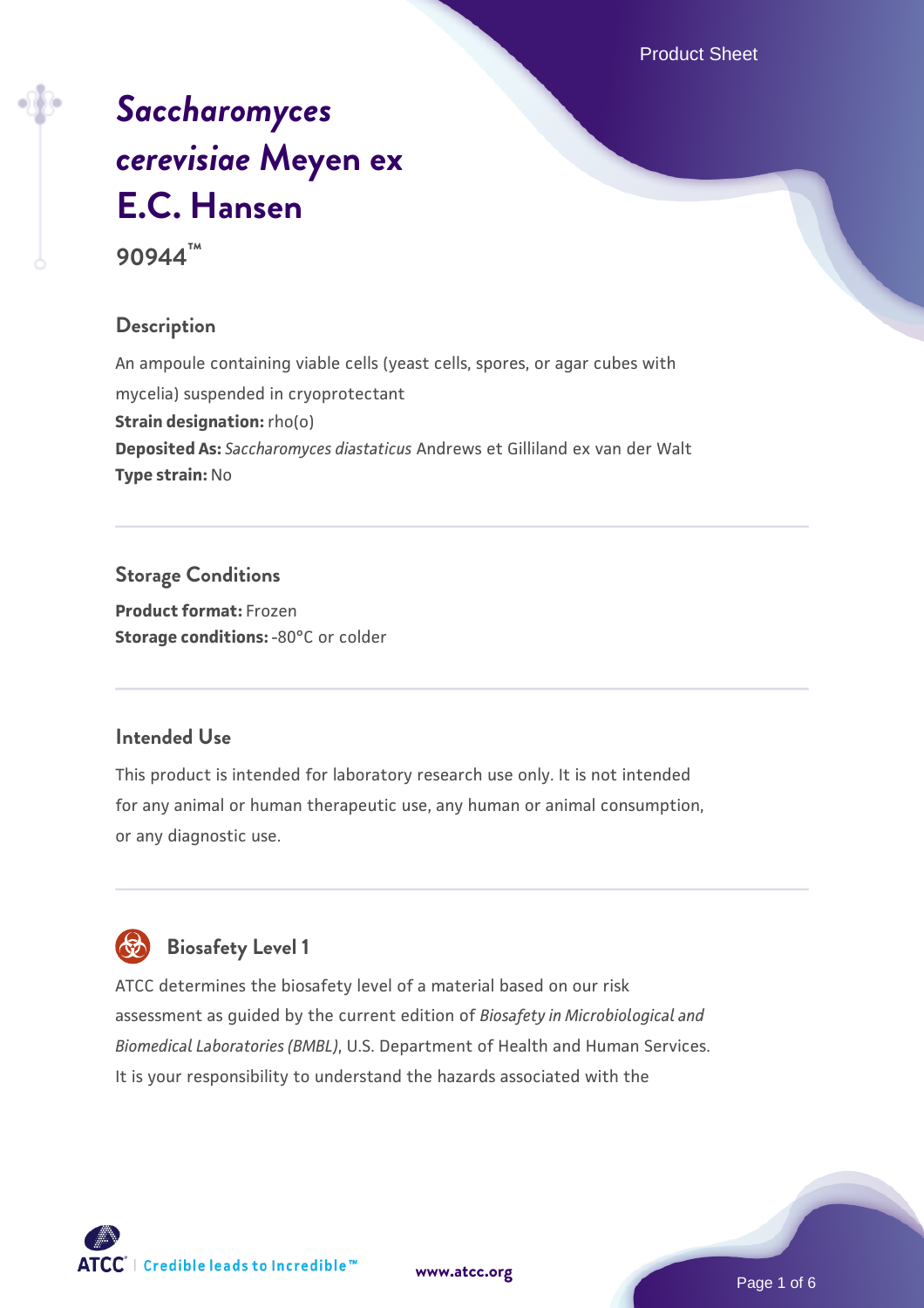## **[Saccharomyces cerevisiae](https://www.atcc.org/products/90944)** [Meyen ex E.C. Hansen](https://www.atcc.org/products/90944) **90944**

material per your organization's policies and procedures as well as any other applicable regulations as enforced by your local or national agencies.

ATCC highly recommends that appropriate personal protective equipment is always used when handling vials. For cultures that require storage in liquid nitrogen, it is important to note that some vials may leak when submersed in liquid nitrogen and will slowly fill with liquid nitrogen. Upon thawing, the conversion of the liquid nitrogen back to its gas phase may result in the vial exploding or blowing off its cap with dangerous force creating flying debris. Unless necessary, ATCC recommends that these cultures be stored in the vapor phase of liquid nitrogen rather than submersed in liquid nitrogen.

## **Certificate of Analysis**

For batch-specific test results, refer to the applicable certificate of analysis that can be found at www.atcc.org.

## **Growth Conditions**

**Medium:**  [ATCC Medium 28: Emmons' modification of Sabouraud's agar/broth](https://www.atcc.org/-/media/product-assets/documents/microbial-media-formulations/2/8/atcc-medium-28.pdf?rev=0da0c58cc2a343eeae735016b70809bb) [ATCC Medium 200: YM agar or YM broth](https://www.atcc.org/-/media/product-assets/documents/microbial-media-formulations/2/0/0/atcc-medium-200.pdf?rev=ac40fd74dc13433a809367b0b9da30fc) [ATCC Medium 1245: YEPD](https://www.atcc.org/-/media/product-assets/documents/microbial-media-formulations/1/2/4/5/atcc-medium-1245.pdf?rev=705ca55d1b6f490a808a965d5c072196) **Temperature:** 30°C **Atmosphere:** Aerobic

**Handling Procedures**



**[www.atcc.org](http://www.atcc.org)**

Page 2 of 6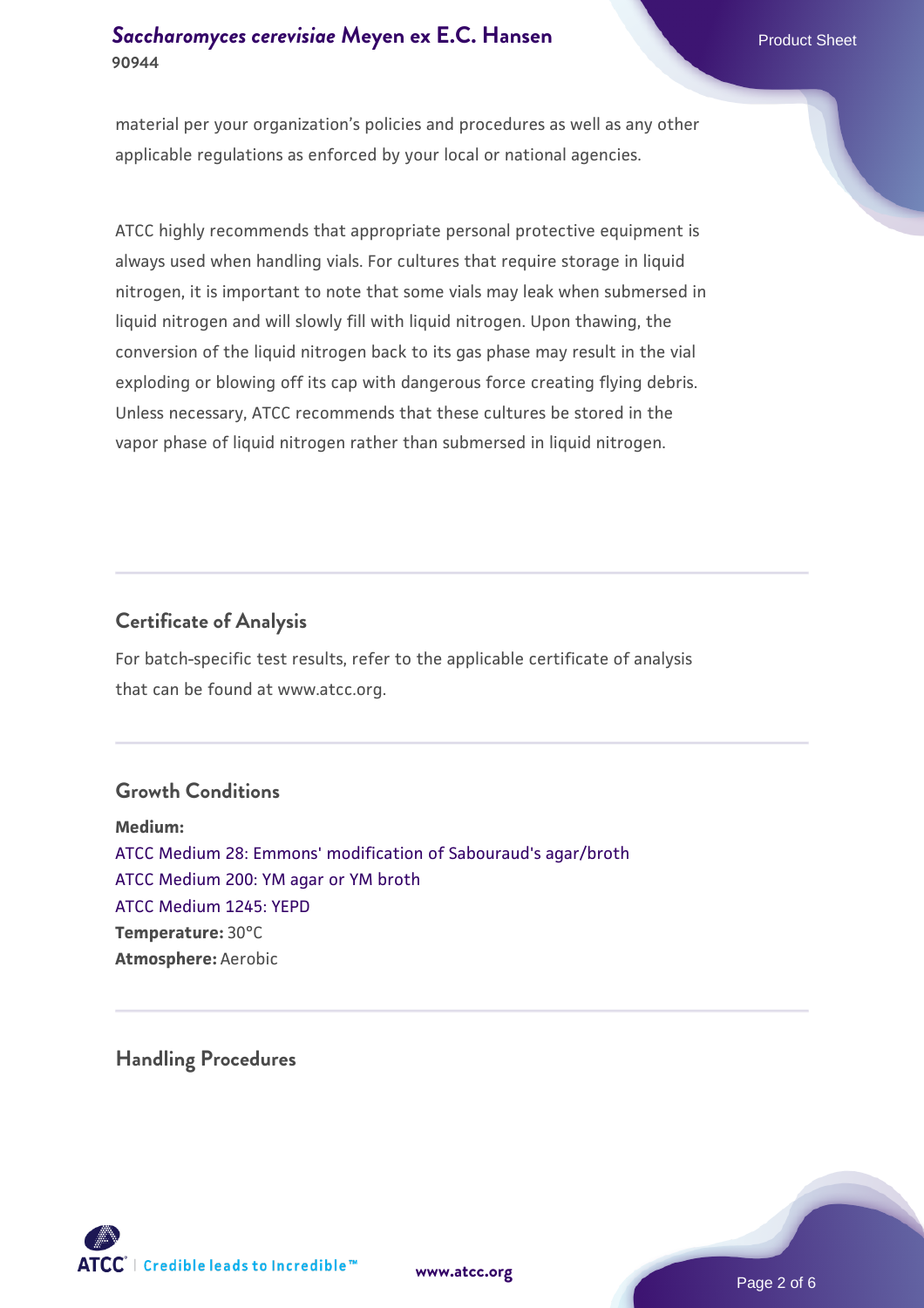## **[Saccharomyces cerevisiae](https://www.atcc.org/products/90944)** [Meyen ex E.C. Hansen](https://www.atcc.org/products/90944) **90944**

**Frozen ampoules** packed in dry ice should either be thawed immediately or stored in liquid nitrogen. If liquid nitrogen storage facilities are not available, frozen ampoules may be stored at or below -70°C for approximately one week. **Do not under any circumstance store frozen ampoules at refrigerator freezer temperatures (generally -20°C).** Storage of frozen material at this temperature will result in the death of the culture.

- 1. To thaw a frozen ampoule, place in a **25°C to 30°C** water bath, until just thawed (**approximately 5 minutes**). Immerse the ampoule just sufficient to cover the frozen material. Do not agitate the ampoule.
- 2. Immediately after thawing, wipe down ampoule with 70% ethanol and aseptically transfer at least 50 µL (or 2-3 agar cubes) of the content onto a plate or broth with medium recommended.
- Incubate the inoculum/strain at the temperature and conditions 3. recommended. Inspect for growth of the inoculum/strain regularly. The sign of viability is noticeable typically after 1-2 days of incubation. However, the time necessary for significant growth will vary from strain to strain.

#### **Notes**

Additional information on this culture is available on the ATCC<sup>®</sup> web site at www.atcc.org.

## **Material Citation**

If use of this material results in a scientific publication, please cite the material in the following manner: *Saccharomyces cerevisiae* Meyen ex E.C. Hansen (ATCC 90944)

## **References**

References and other information relating to this material are available at

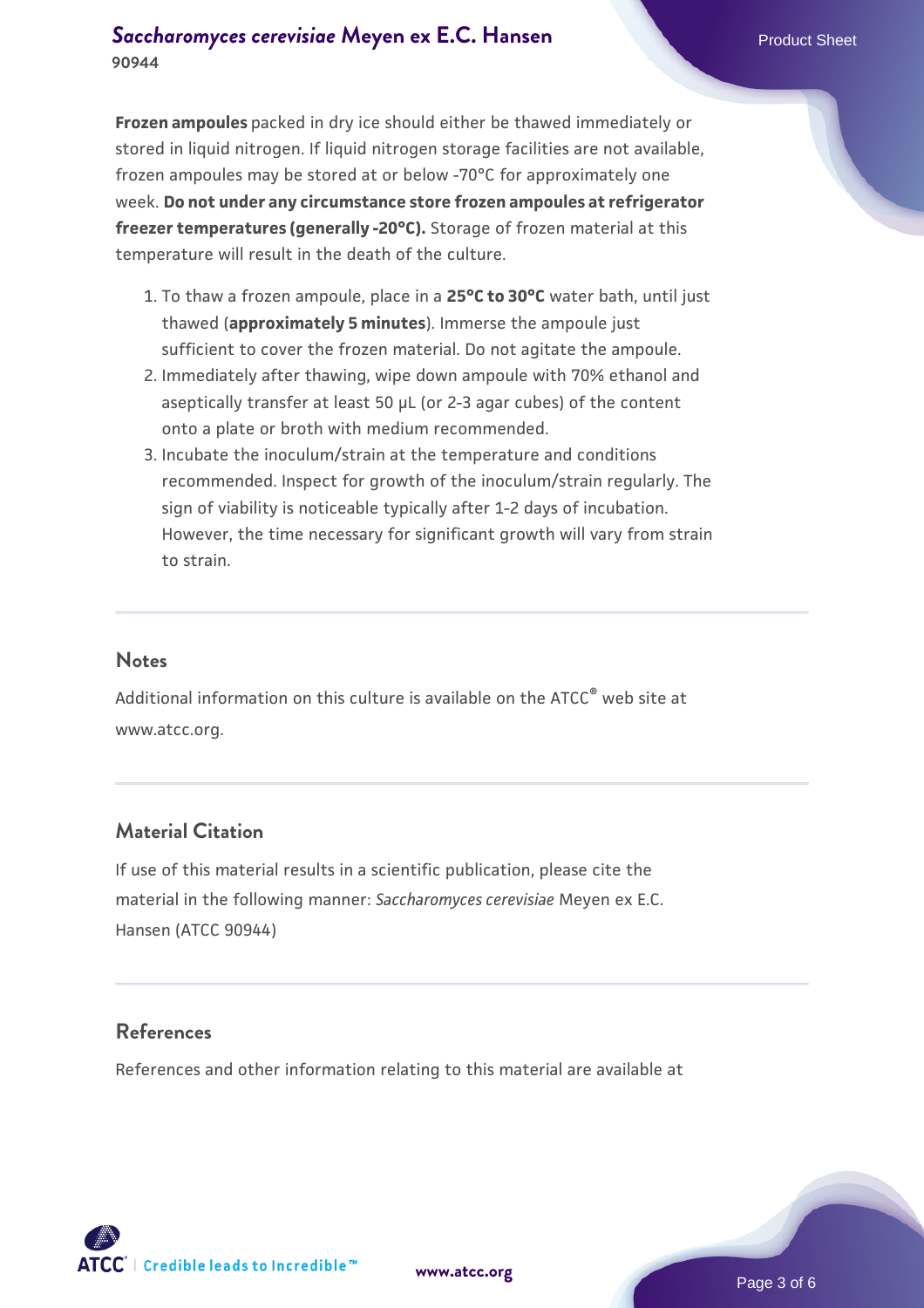**[Saccharomyces cerevisiae](https://www.atcc.org/products/90944)** [Meyen ex E.C. Hansen](https://www.atcc.org/products/90944) **90944**

www.atcc.org.

#### **Warranty**

The product is provided 'AS IS' and the viability of ATCC® products is warranted for 30 days from the date of shipment, provided that the customer has stored and handled the product according to the information included on the product information sheet, website, and Certificate of Analysis. For living cultures, ATCC lists the media formulation and reagents that have been found to be effective for the product. While other unspecified media and reagents may also produce satisfactory results, a change in the ATCC and/or depositor-recommended protocols may affect the recovery, growth, and/or function of the product. If an alternative medium formulation or reagent is used, the ATCC warranty for viability is no longer valid. Except as expressly set forth herein, no other warranties of any kind are provided, express or implied, including, but not limited to, any implied warranties of merchantability, fitness for a particular purpose, manufacture according to cGMP standards, typicality, safety, accuracy, and/or noninfringement.

#### **Disclaimers**

This product is intended for laboratory research use only. It is not intended for any animal or human therapeutic use, any human or animal consumption, or any diagnostic use. Any proposed commercial use is prohibited without a license from ATCC.

While ATCC uses reasonable efforts to include accurate and up-to-date information on this product sheet, ATCC makes no warranties or representations as to its accuracy. Citations from scientific literature and patents are provided for informational purposes only. ATCC does not warrant that such information has been confirmed to be accurate or complete and



**[www.atcc.org](http://www.atcc.org)**

Page 4 of 6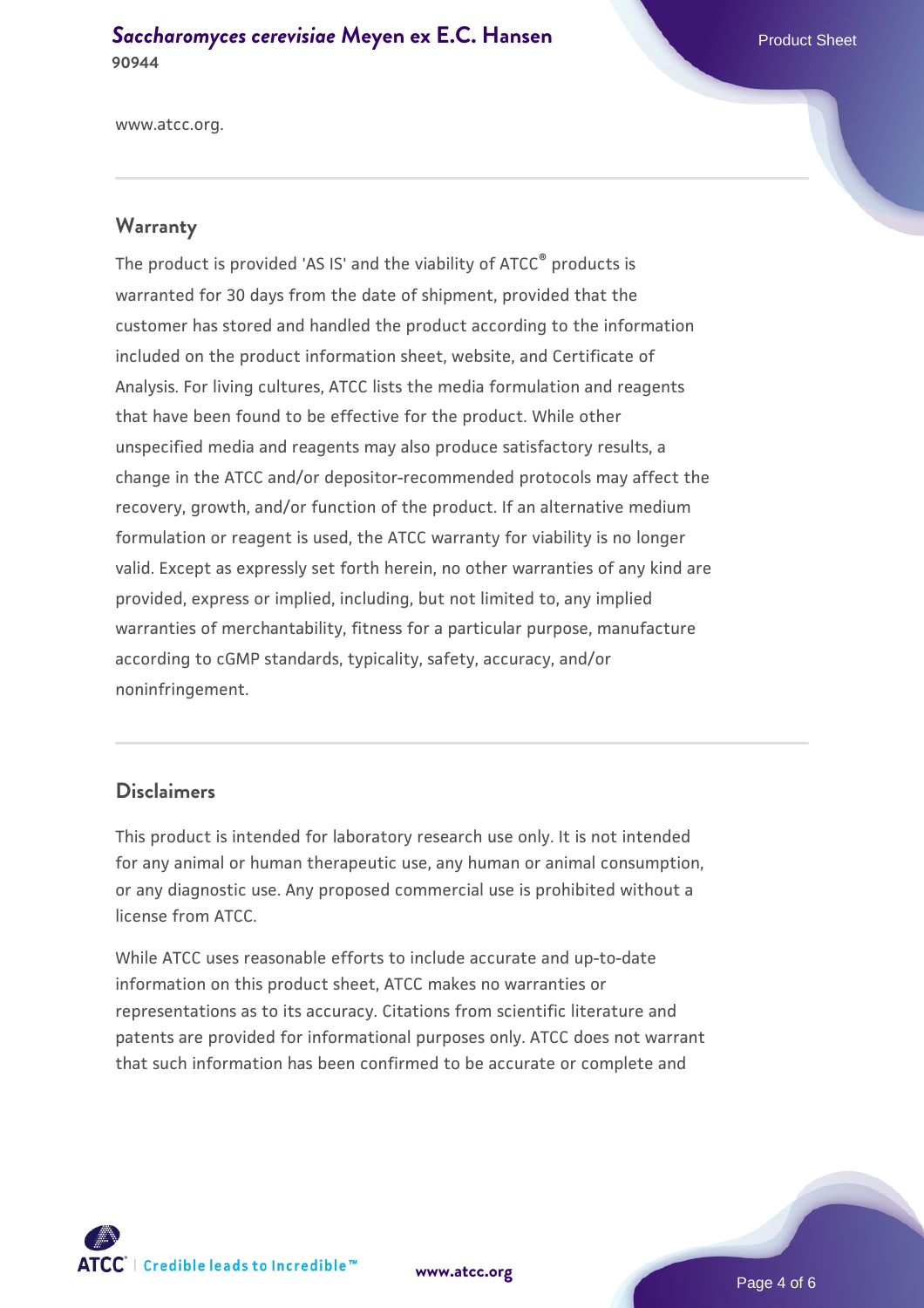the customer bears the sole responsibility of confirming the accuracy and completeness of any such information.

This product is sent on the condition that the customer is responsible for and assumes all risk and responsibility in connection with the receipt, handling, storage, disposal, and use of the ATCC product including without limitation taking all appropriate safety and handling precautions to minimize health or environmental risk. As a condition of receiving the material, the customer agrees that any activity undertaken with the ATCC product and any progeny or modifications will be conducted in compliance with all applicable laws, regulations, and guidelines. This product is provided 'AS IS' with no representations or warranties whatsoever except as expressly set forth herein and in no event shall ATCC, its parents, subsidiaries, directors, officers, agents, employees, assigns, successors, and affiliates be liable for indirect, special, incidental, or consequential damages of any kind in connection with or arising out of the customer's use of the product. While reasonable effort is made to ensure authenticity and reliability of materials on deposit, ATCC is not liable for damages arising from the misidentification or misrepresentation of such materials.

Please see the material transfer agreement (MTA) for further details regarding the use of this product. The MTA is available at www.atcc.org.

## **Copyright and Trademark Information**

© ATCC 2021. All rights reserved. ATCC is a registered trademark of the American Type Culture Collection.

#### **Revision**

This information on this document was last updated on 2021-05-19

## **Contact Information**



**[www.atcc.org](http://www.atcc.org)**